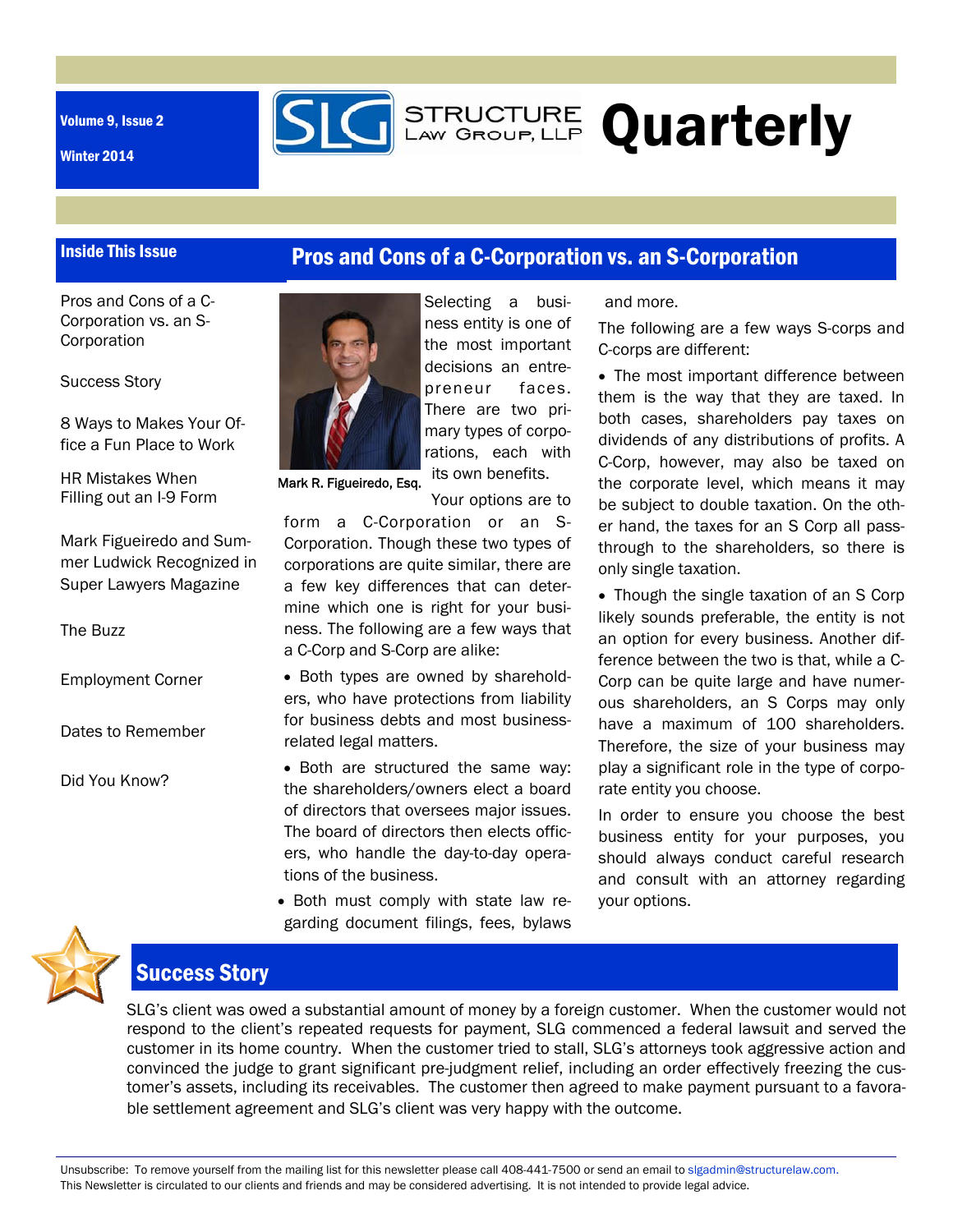## 8 Ways To Make Your Office a Fun Place to Work

- 1. *Communal Lunches* Going out to lunch with coworkers will encourage and foster friendships. You can find anything and everything on a menu in the Bay Area. Yes, that even includes deep fried crickets and other very interesting dishes.
- 2. *Decorate for Birthdays* Balloons and a simple card can make everyone feel appreciated on their special day. Singing Happy Birthday can also be a fun way to learn who in the office is tone deaf.
- 3. *Pranks* Pranks can be fun if you make sure that they are office appropriate. April Fool's Day is a holiday at Structure Law Group. This year one of our attorneys came in to his door closed and knew he should question why! Surprise! There were over 100 balloons in his office which made for an obstacle to get to his desk.
- 4. *Good Snack Stash* The kitchen is the place to be. You can even keep healthy options alongside those

tasty chips and cookies.

- 5. *Happy Hours* Bonding activities such as happy hours can help build great office camaraderie.
- 6. *Summer Party* At least once a year, gather the employees and their families for the afternoon and have a nice day.
- 7. *Surprise your employees* It is very easy to say thank you. However, you can find other ways to do it as well. It may be a masseuse coming to the office or attending a sports event together.
- 8. *Office Dog* Ok, the jury is still out on this one.



### HR Mistakes When Filling Out an I-9

An I-9 form must be filled out and kept on file for each employee. For many employers this form may appear to be a simple one-page document involved in the hiring process. So why are we hearing about so many fines being incurred by Immigrations and Customs Enforcement ("ICE")? This one page form comes with a manual that is 70 pages long to lay out the rules and regulations to stay compliant with ICE. Fines can be upwards of hundreds of thousands of dollars for simple human errors that can easily be avoided. While we cannot discuss each regulation in this article, we will provide you with a few tips:

- The Employee MUST fill out Section 1 on the first day of work.
- The Employer MUST have section 2 filled out and signed within 3 days of the employee's first day of work.
- Ensure that all boxes are filled out and all dates and signatures have been obtained.
- Make sure you are using the most recent version of the I-9 form posted on the USCIS website.
- The English version of the form must be used in the United States. The Spanish version may ONLY be used in Puerto Rico. If the employee cannot read the English version, a translator may assist and then sign and date where indicated.
- You may not tell the employee what forms of identification to bring in. You can simply provide them with the list and they can bring in either 2 items from Column A; or one option from Column A and one from Column B.
- If a correction needs to be made, draw a line through the incorrect information, enter the correct information, and initial and date the correction.

You can find more information at the U.S. Citizenship and Immigration Services Website.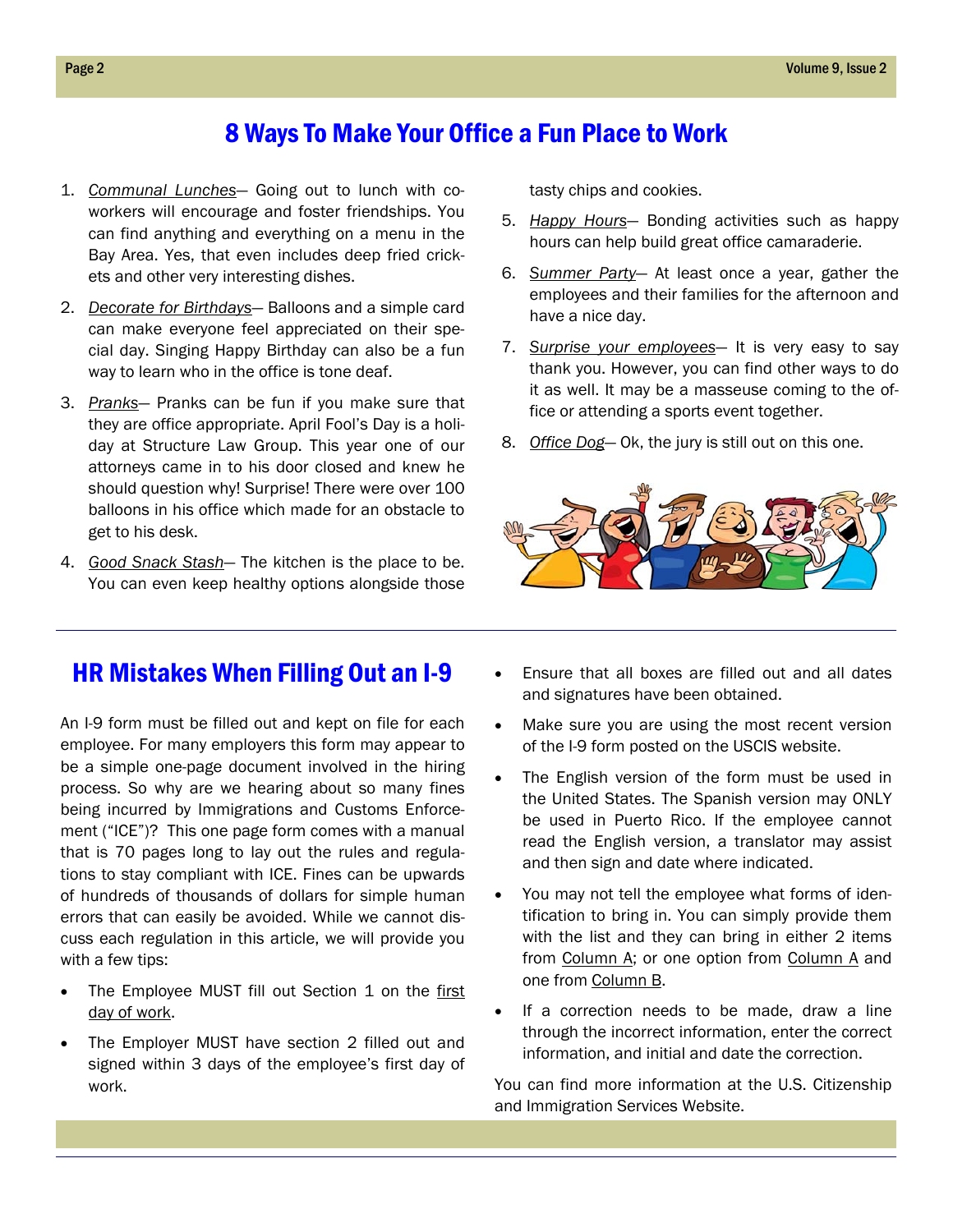# Congratulations to Mark Figueiredo and Summer Ludwick For Being Published in Super Lawyers Magazine 2014 Edition



**Super Lawyers** Mark R.P.<br>Figueiredo SuperLawyers.com

Structure Law Group, LLP is pleased to announce that both Mark Figueiredo and Summer Ludwick have been recognized by Northern California Super Lawyers Magazine, 2014.

Mark Figueiredo has been selected as a Super Lawyer. This marks the third year that he has received this recognition. Only 5% of the lawyers in Northern California are selected as Super Lawyers each year.

Summer Ludwick has been designated as a Rising Star for her work in the area of Real Estate. This is the second consecutive year that Ms. Ludwick has earned this rare distinction. Rising Stars recognizes the top, up-and-coming attorneys—a



**Super Lawyers** Summer M.<br>Ludwick SuperLawyers.com

*Super Lawyers* is a peer-review rating service of top attorneys in

California.

distinction limited to only 2.5% of attorneys practicing in Northern

more than 70 practice areas who have attained a high degree of peer recognition and professional achievement. The rigorous multiphased selection process includes independent research, peer nominations, disciplinary check, and peer evaluations. The result is a credible and comprehensive listing of exceptional attorneys. Super Lawyers Magazines are published

**UZZI** 

 *What's That I Hear?* 

If you think you heard a familiar voice on the radio, you in fact may have. SLG's Mark Figueiredo was featured on several episodes of The Start Up Show on KLIV 1590. If you have not had the pleasure of hearing Mark's dazzling analysis of legal topics relevant to start-ups, just contact our office for an audio file.



### Employment Corner

nationwide.

If an employer requires its employees to wear uniforms, can they deduct the cost of the uniforms from the employees' paychecks? Under federal law, yes, *but California law prohibits the employer* from doing so. Under federal law, the payroll deductions, whether for the uniform cost, cleaning or both, cannot reduce an employee's wages below the minimum wage. Similarly, the deductions cannot reduce the amount of overtime pay due to employees in any workweek. California Labor Code Section 2802 states if an employer requires an employee to wear a uniform that the employer must pay the cost of that uniform. The term "uniform" includes apparel and accessories of distinctive design and color. For instance, simple black pants and a white shirt is not considered a "uniform," however a work logoed shirt would be classified as a uniform.